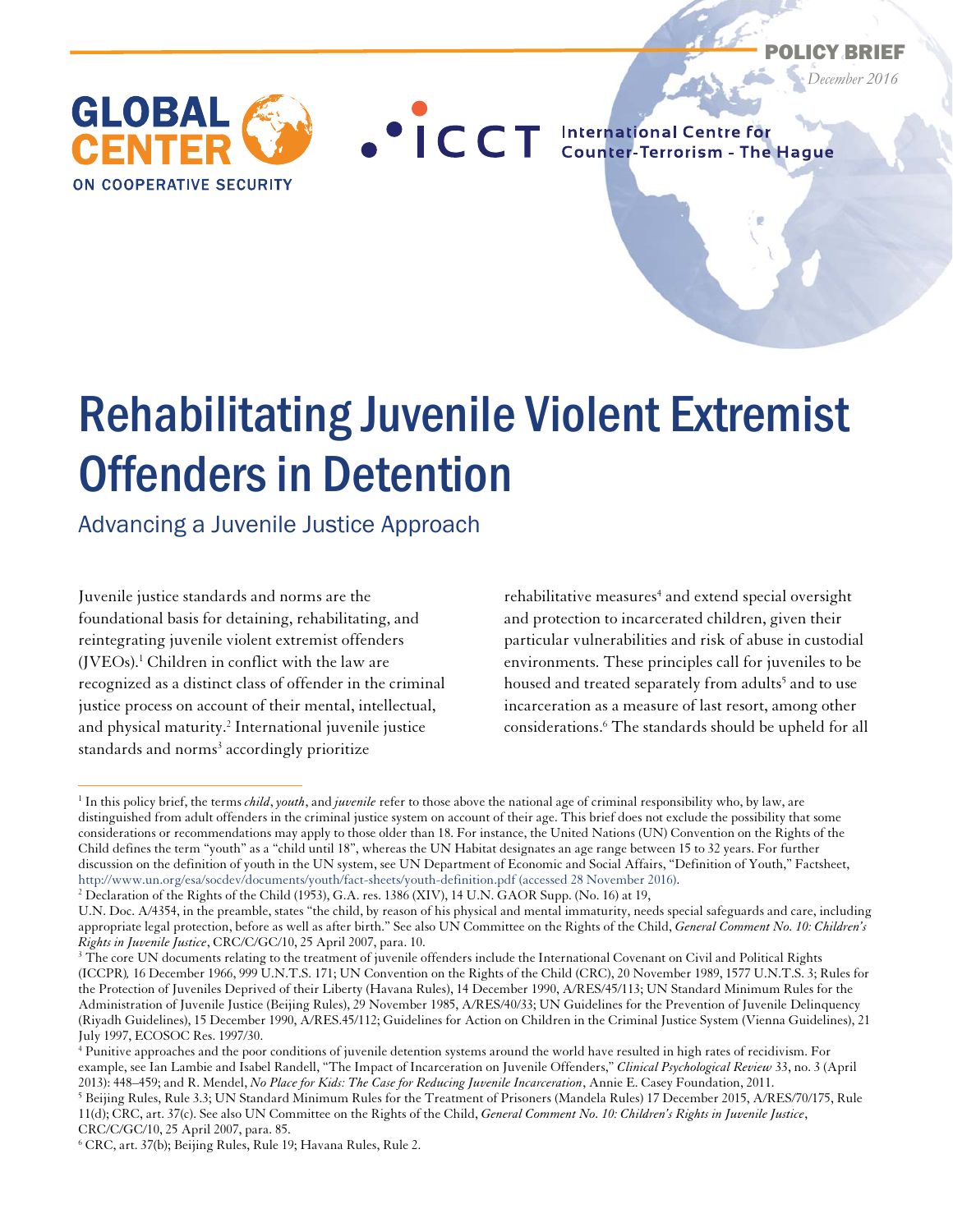children, regardless of the nature or severity of their offense.7

Within this class, JVEOs, like adult violent extremist offenders (VEOs), are a special-needs offender category who make up a heterogeneous group; their pathways to criminality vary widely, as do the severity of their crimes. Societal bias, sensationalism, and exceptionalism often associated with terrorism and violent extremism-related offenders compound the risk of maltreatment for JVEOs. For this reason, authorities should pay special attention to ensure protections for juveniles extend to JVEOs and take steps towards their rehabilitation and reintegration.

JVEOs include youth who engage in terrorism and related crimes across a broad spectrum of ideological agendas. Though underlying drivers<sup>8</sup> may be similar to those of adults, they also differ on account of the particular vulnerabilities associated with the stage in their development. A child's relative immaturity of judgment, diminished sense of self-control, and propensity to act impulsively without a full understanding of the consequences distinguishes juvenile from adult offenders. Terrorist groups have actively targeted youth for recruitment.<sup>9</sup>

The severity of JVEOs' crimes also vary. Although the terms "violent" and "extremist" appear in the designation, JVEOs may not have partaken in any violent act nor have they necessarily been radicalized. For instance, the transfer of funds or serving as a courier for a terrorist group are non-violent crimes which a JVEO may be convicted of. Other JVEOs may be motivated by financial rewards or were forced to join a violent extremist organization and have not necessarily been radicalized. Juveniles perpetrating terrorism-related crimes are often characterized by a

duality of circumstance: they are both victimizers and victims.

This policy brief provides guidance for authorities responsible for JVEOs being held in post-conviction detention, either in a juvenile detention facility or prison. Consistent with due regard to the dignity and rights of the child, JVEOs subject to correctional measures should be treated effectively, fairly, and humanely.10 Management practices must take into account the special needs of JVEOs in the design and implementation of juvenile rehabilitation and reintegration interventions. This responsibility falls most heavily on the various actors in the prison and juvenile justice system.

This policy brief was prepared within the context of the Managing Juveniles in Detention Initiative established by the Global Counterterrorism Forum's Detention and Reintegration Working Group and expands on the Neuchâtel Memorandum on Good Practices for Juvenile Justice in a Counterterrorism Context to address the needs of children engaged in terrorismrelated activity. This brief puts forth guiding principles, recommendations, and considerations that advance a juvenile justice approach for authorities responsible for the care of detained JVEOs. It draws heavily from good practices in international juvenile justice, the emerging body of principles and practices in the detention of JVEOs and VEOs,<sup>11</sup> and from national experiences in demobilizing and reintegrating child combatants.

Variances in the age of criminal responsibility under national law, the range of resources, programs, facilities, and professional capacities, as well as cultural norms for juvenile treatment all inform policy and management decisions. The findings presented here derive from a larger research report to be published in

 $\overline{a}$ <sup>7</sup> Rule 5.1 of the Beijing Rules states that the criminal justice response to juvenile offenders should "always be in proportion to the circumstances of both the offenders and the offence."

<sup>8</sup> See Guilain Denoeux and Lynn Carter, "Guide to the drivers of violent extremism," USAID, February 2009, p.iii, http://pdf.usaid.gov/pdf\_docs/Pnadt978.pdf.

<sup>9</sup> For example, see Kumar Ramakrishna, "Understanding Youth Radicalization in the Age of ISIS: A Psychosocial Analysis," E-International Relations, 11 February 2016, http://www.e-ir.info/2016/02/11/understanding-youth-radicalization-in-the-age-of-isis-a-psychosocial-analysis/; Jessica Stern and J.M. Berger, *ISIS: The State of Terror* (New York: Ecco, 2015), 210. 10 ICCPR, art. 10; Beijing Rules, Rule 1.3.

<sup>&</sup>lt;sup>11</sup> See for instance the recently released UN Office on Drugs and Crime (UNODC), *Handbook on the Management of Violent Extremist Prisoners and the Prevention of Radicalization to Violence in Prisons* (New York: UN, 2016); Global Counterterrorism Forum (GCTF), "Neuchâtel Memorandum on Good Practices for Juvenile Justice in a Counterterrorism Context", n.d., https://toolkit.thegctf.org/node/21.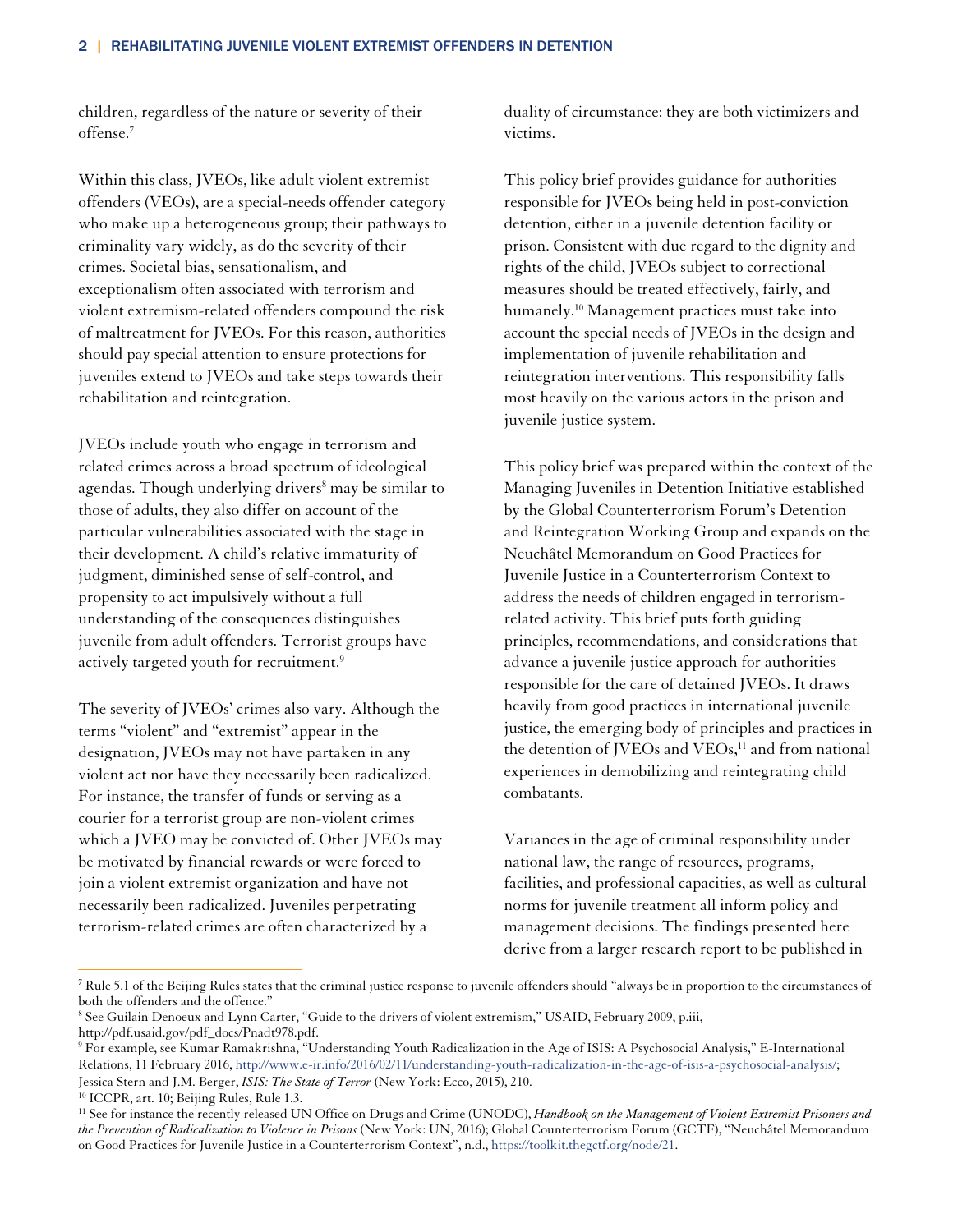early 2017 that will elaborate on these issues and present examples of policies and practices employed around the world.<sup>12</sup>

# CONDUCTING INDIVIDUALIZED INTAKE AND RISK ASSESSMENTS TO INFORM MANAGEMENT DECISIONS AND INTERVENTION PLANNING

Prison authorities often have little information about offenders being transferred into their custody. In some cases, an officer will have no indication of judicial deliberations pertaining to alleged engagement in violent extremism-related criminality, particularly in jurisdictions with less developed legislation. These challenges underscore the importance of maintaining open channels of communication between the correctional systems and other judicial actors in the management of sentences. A thorough, individualized intake and risk assessment is a critical first step for officials taking up legal and physical custody of juvenile offenders.

## Building a Holistic View of the JVEO Starting with the Intake Interview

When a juvenile offender is taken into custody, a qualified professional should conduct an intake assessment to acquaint new arrivals with the staff and facilities, identify medical and other special needs, and determine the proper level of custody, supervision, and placement. Ideally, staff should interview new arrivals individually in a relaxed and informal setting to allay fears or apprehensions and to establish, together with the juvenile, preliminary goals to be achieved through rehabilitation programs, set expectations, and begin

building the rapport necessary to secure their trust and willing participation. The intake interview is the first opportunity to set the tone for future interviews, observations, and interactions with the authorities in general, consistent with a dynamic security approach.<sup>13</sup> These processes should be transparent. The child should be granted an opportunity to contest being categorized as a violent extremist offender and have a voice in the content of their treatment plans.

#### Assessing Risk and Classifying JVEOs

A number of juvenile specific methodologies may be suitable for assessing a JVEO's risk, though careful consideration should be made in their application. There are no examples of violent extremism riskassessment tools designed to take into account the mental, intellectual, and emotional maturity of juveniles. Such a tool would require more contextspecific research on JVEOs. Violent extremism riskassessment tools such as the Extremism Risk Guidance  $22+$  (ERG  $22+$ ),<sup>14</sup> the Multi-level Guidelines (MLG),<sup>15</sup> and the Violent Extremism Risk Assessment Version 2 (VERA 2),<sup>16</sup> primarily, but not exclusively, developed for adults, may offer some guidance, but their utility for assessing juveniles should be rigorously reviewed. Particular care should be taken to not arbitrarily categorize children as violent extremists based on the nature of their offense, their religion, or their travel history.<sup>17</sup> Authorities should set clear guidelines on when to conduct a risk assessment of violent extremism tendencies, based on judicial reasoning. Risk assessments should be responsive to whether the JVEO's participation in or attempts to engage in extremist violence stems from indoctrination, criminal opportunism, coercion, or other factors in order to

 $\overline{a}$ <sup>12</sup> Global Center on Cooperative Security and International Centre for Counter-Terrorism – The Hague (ICCT) (forthcoming, 2017).<br><sup>13</sup> Dynamic security is "the concept of prison staff actively and frequently observing and and awareness of prisoners and assessing the risks that they represent." UN Department of Peacekeeping Operations, "Prison Incident Management Handbook," 2013, https://www.un.org/ruleoflaw/files/Prison\_Incident\_Management\_Handbook\_OROLSI\_Mar2013.pdf, p. 10. This approach differs from physical and procedural security approaches because it is based on the development of positive, consistent, and regular interactions between offenders and prison officers and the timely sharing and analysis of information in order to improve a safe working and living environment and enhance and better monitor offender behaviour and progress. See UN Office on Drugs and Crime, *Handbook on Dynamic Security and Prison Intelligence* (New York: UN, 2015).

<sup>&</sup>lt;sup>15</sup> See Alana N. Cook, "Risk Assessment and Management of Group-Based Violence (PhD thesis, Simon Fraser University, 2014), http://summit.sfu.ca/system/files/iritems1/14289/etd8437\_ACook.pdf.

<sup>&</sup>lt;sup>16</sup> See Elaine Pressman and John Flockton, "Calibrating Risk for Violent Extremists and Terrorists: The VERA 2 Structured Assessment," *British Journal of Forensic Practice* 14, no. 4 (2012): 237–251.<br><sup>17</sup> From the perspective of the International Committee of the Red Cross (ICRC), "[w]ithout clear and specific criteria under which a person is

designated as 'radicalised' or at risk of 'radicalisation' it is also hard for the responsible authority to exercise oversight over the legality of detention, including determining where the criteria are no longer met and where restrictions should be lifted." ICRC, "Radicalization in Detention—the ICRC's perspective," 11 July 2016, https://www.icrc.org/en/document/responding-radicalization-detention-icrc-perspective.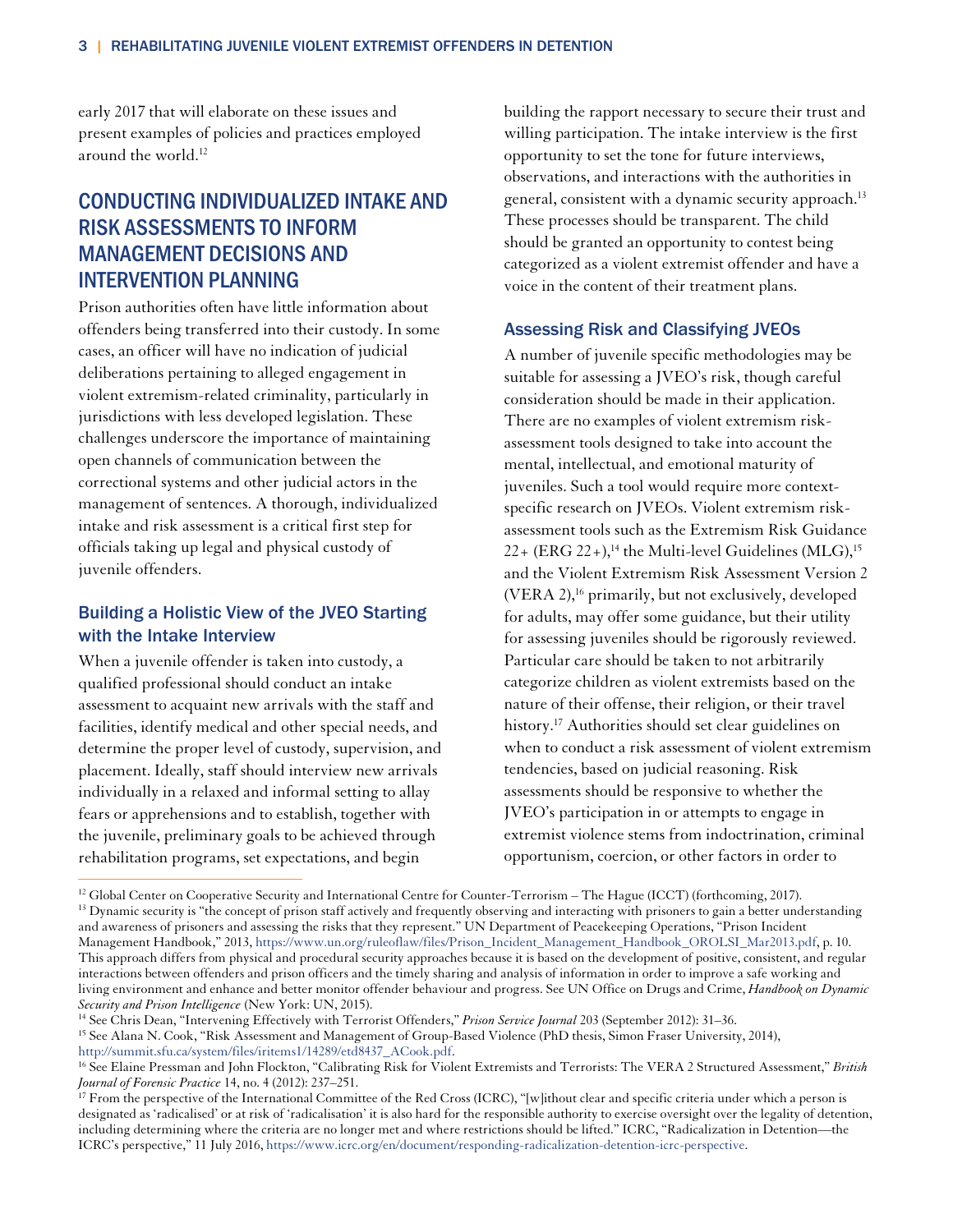inform the design of appropriate custodial supervision, rehabilitation, and reintegration plans. Regularly scheduled risk assessments provide vital information regarding both positive and negative changes in the juvenile's thinking and behavior, which should help inform adjustments to management and intervention approaches for the duration of custody.

On the basis of intake and risk assessments and an accompanying medical report, staff can begin to formulate appropriate and proportionate programming to support the educational, mental, physical, emotional, and social development needs of the juvenile. This first stage presents an important opportunity to build trust and establish a collaborative relationship with the youth. Their participation in the planning process should be strongly encouraged, especially where their engagement in violent extremist activities may stem from a distrust of governmental authorities.

#### Record Keeping to Support Continuity of Care

An individual, confidential, and secure case file should accompany the juvenile throughout placement in custody and be maintained during probation periods. Upon the juvenile's release, the records should be sealed, and, when appropriate, expunged.18 Procedures should be established on the juvenile and their legal counsel's access the contents of the case file.

# THE ROLE OF OPERATIONAL MANAGEMENT IN CREATING A REHABILITATIVE ENVIRONMENT

Prison authorities are responsible for creating an environment that is conducive to the prosocial engagement and rehabilitation of juveniles while ensuring the safety of inmates, staff, community members, and visitors. Inadequately resourced, overcrowded places of detention and poorly trained staff not only increase the risk of maltreatment but undermine the rehabilitative potential of detained children. Many juvenile facilities house multiple

categories of juvenile offenders, with JVEOs rarely constituting a significant portion of the population. Effective leadership and operational management, along with suitable infrastructure, are critical for the JVEO's successful rehabilitation and reintegration and ultimately protect the public from future acts of violence. Well considered operational management can and should support rehabilitation. Such considerations are especially important for authorities who, due to resource constraints limiting rehabilitative program offerings, may rely on operational management as a principle means to promote rehabilitation.

#### Maintaining High Ethical Standards

Corrections officers should be cognizant of their role in national juvenile justice strategies, and of the particular vulnerabilities of youth in detention. Senior staff must supervise the conduct of subordinates and strategically allocate assignments to match the skills of personnel with the needs of the JVEOs under their charge. Staff should adhere to strict codes of ethics and operating procedures. Where juveniles are housed with adults, corrections officers must safeguard juveniles from violence committed against them by adult offenders, notably sexual violence, bullying, extortion, and torture.<sup>19</sup> Abuse should be treated with zero tolerance. Mistreatment in detention may not only heighten the risk of JVEO recidivism but increases the recidivism risk of all offenders and may incline them toward militancy against the state. Other forms of institutionalized checks and balances should be in place to identify, investigate, and penalize misconduct, including effective internal and external monitoring mechanisms.20 Safe avenues of complaint submission and redress for the juvenile population, along with measures guaranteeing their safety from reprisal, are equally important.

<sup>18</sup> Havana Rules, Rule 19.

<sup>19</sup> UN, "Fact Sheets on Youth" http://www.un.org/esa/socdev/unyin/documents/wyr11/FactSheetonYouthandJuvenileJustice.pdf ("Violence, including sexual violence, bullying, extortion and torture have been found to be the most typical forms of mistreatment and abuse inflicted on young people by adult inmates, and sometimes also staff.").<br><sup>20</sup> For example, "[e]very child should have the right to make requests or complaints, without censorship as to the substance, to the central

administration, the judicial authority or other proper independent authority." UN Committee on the Rights of the Child, *General Comment No. 10: Children's Rights in Juvenile Justice*, CRC/C/GC/10, 25 April 2007, art. 89.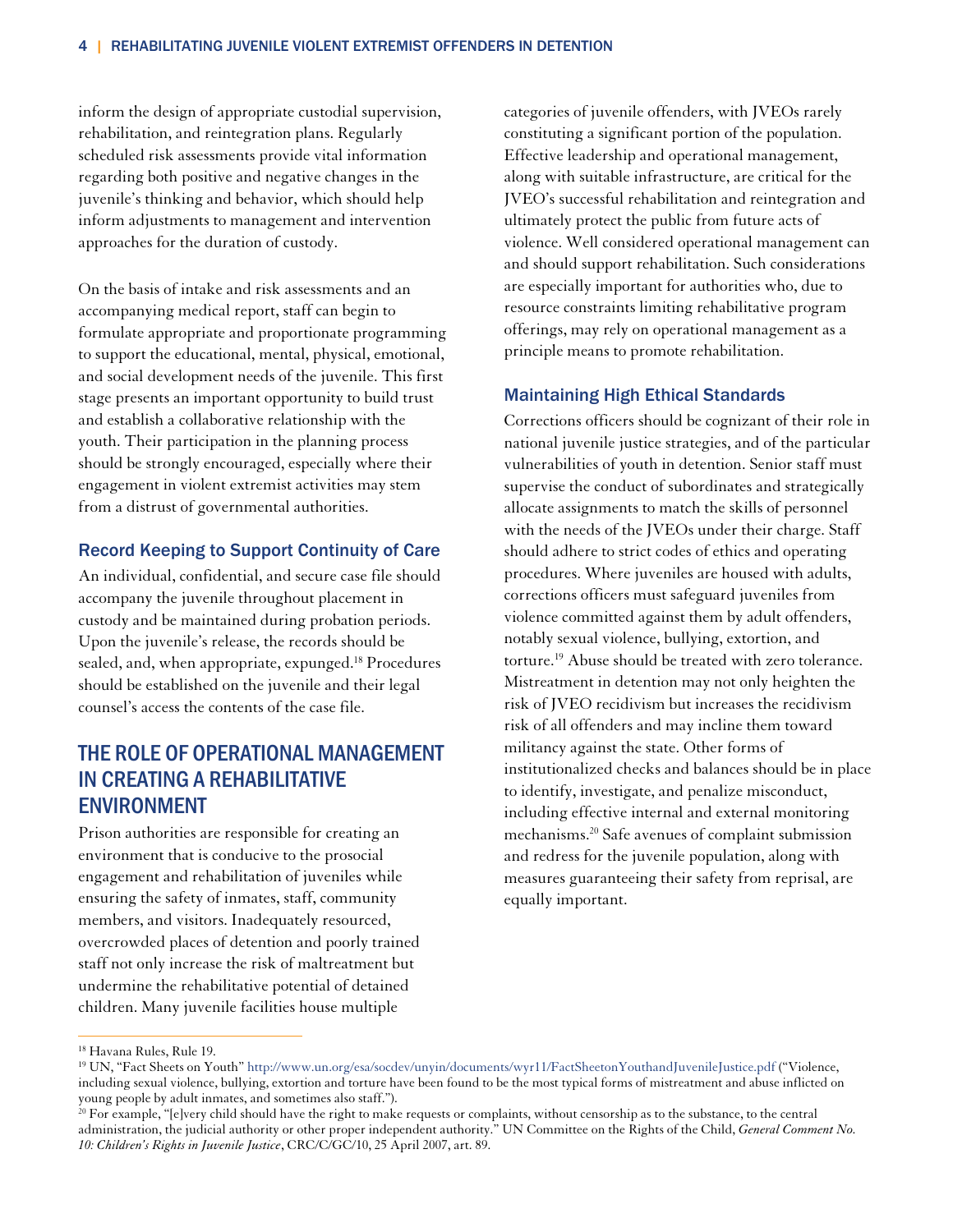## Ensuring Facilities Balance Prosocial and Security Measures

International standards state that juveniles should be housed and treated separately from adults.<sup>21</sup> However, the justice systems of many countries suffer from limited resources and infrastructure, and juvenile offenders are often detained in facilities inappropriate for their age and developmental needs. To support rehabilitation, juvenile facilities should house small numbers of offenders to ensure they receive individualized attention from staff. While the facilities are ideally minimal security environments, security measures must be attentive to ensuring the safety of offenders, staff, and the community. Facilities that house high-risk offenders may require more robust containment and supervision standards. JVEOs should not be placed in a maximum security facility solely on the basis of the JVEO-label. Enhanced security measures or restrictions imposed on them must derive from an individual determination, subject to regular review and evaluation and be proportionate to the objectives sought. Regardless of the level of security, juvenile facilities should ensure due respect for privacy, provide sensory stimuli, promote association with peers, and offer ample opportunities for education, exercise, and other recreational activities.<sup>22</sup>

## Prohibiting torture and other forms of cruel, inhuman and degrading punishment

International human rights law prohibits life imprisonment without parole and capital punishment for those who commit their crimes before age 18.23 Corporal punishment, closed or solitary confinement, and any other punishment that may compromise the physical or mental health of the child are strictly prohibited.24 These measures may also increase the risk and motivations to engage in violent extremism by

developing or aggravating existing grievances against the state.

## Deciding on a Dispersal or Separation Strategy for JVEOs

The dispersal or separation of offenders is a recurring topic of debate in relation to VEOs. This debate has been driven by concerns that violent extremists housed among general prison populations place fellow inmates and staff at risk of radicalization or recruitment to violent extremism.25 While the extent of this risk is contested with regard to adults,<sup>26</sup> there is no evidence to support a claim that JVEOs should be categorically separated from other juvenile offenders because of a risk of radicalizing or recruiting those offenders to violent extremism. Separation is commonly made between violent youth and nonviolent or vulnerable youth, males and females, levels of temperament and maturity, as well as social and psychological needs.

#### Recruiting and Training Corrections Officers

The relationship and power dynamics between a juvenile offender and adult corrections officials differ from those of an adult offender.<sup>27</sup> Prison staff may take on specialized duties pertaining to the protection, mentorship, education, and guidance of juvenile offenders. Corrections personnel should be qualified to work with youth, motivated, skilled in rapport building, and patient in temperament.<sup>28</sup> The professional composition of staff should be tailored to the rehabilitative needs of the offender population. Prison staff should, as much as possible, reflect the diversity of the juvenile population in aspects such as

<sup>21</sup> Beijing Rules, Rule 3.3; Mandela Rules, Rule 11(d); CRC, art. 37(c). See also UN Committee on the Rights of the Child, *General Comment No. 10: Children's Rights in Juvenile Justice*, CRC/C/GC/10, 25 April 2007, para. 85. 22 Havana Rules, Rule 32.

 $23$  CRC, art. 37(a).

<sup>&</sup>lt;sup>24</sup> Ibid., art. 67. All international human rights laws, including the Convention against Torture and Other Cruel, Inhuman or Degrading Treatment or Punishment, apply to children in equal or greater measure.<br><sup>25</sup> From al-Qaida leader Ayman al-Zawahiri to perpetrators of acts of terrorism like the November 2015 coordinated attacks in Paris, the January

<sup>2016</sup> Jakarta attacks, and the Brussels bombings in March 2016, many suspected perpetrators have either been imprisoned or have had contact <sup>26</sup> See Tinka Veldhuis and Eelco Kessels, "Asking the Right Questions to Optimize Detention and Rehabilitation Policies for Violent Extremist

Offenders," *Canadian Diversity* 9, no. 4 (2012): 33–37.<br><sup>27</sup> See supra, n. 22 (noting the potential for abuse by staff in juvenile detention centers).<br><sup>28</sup> Beijing Rules, Rules 1.6 and 22 (recommending a minimum training ensure the professional competence of all personnel dealing with juvenile cases).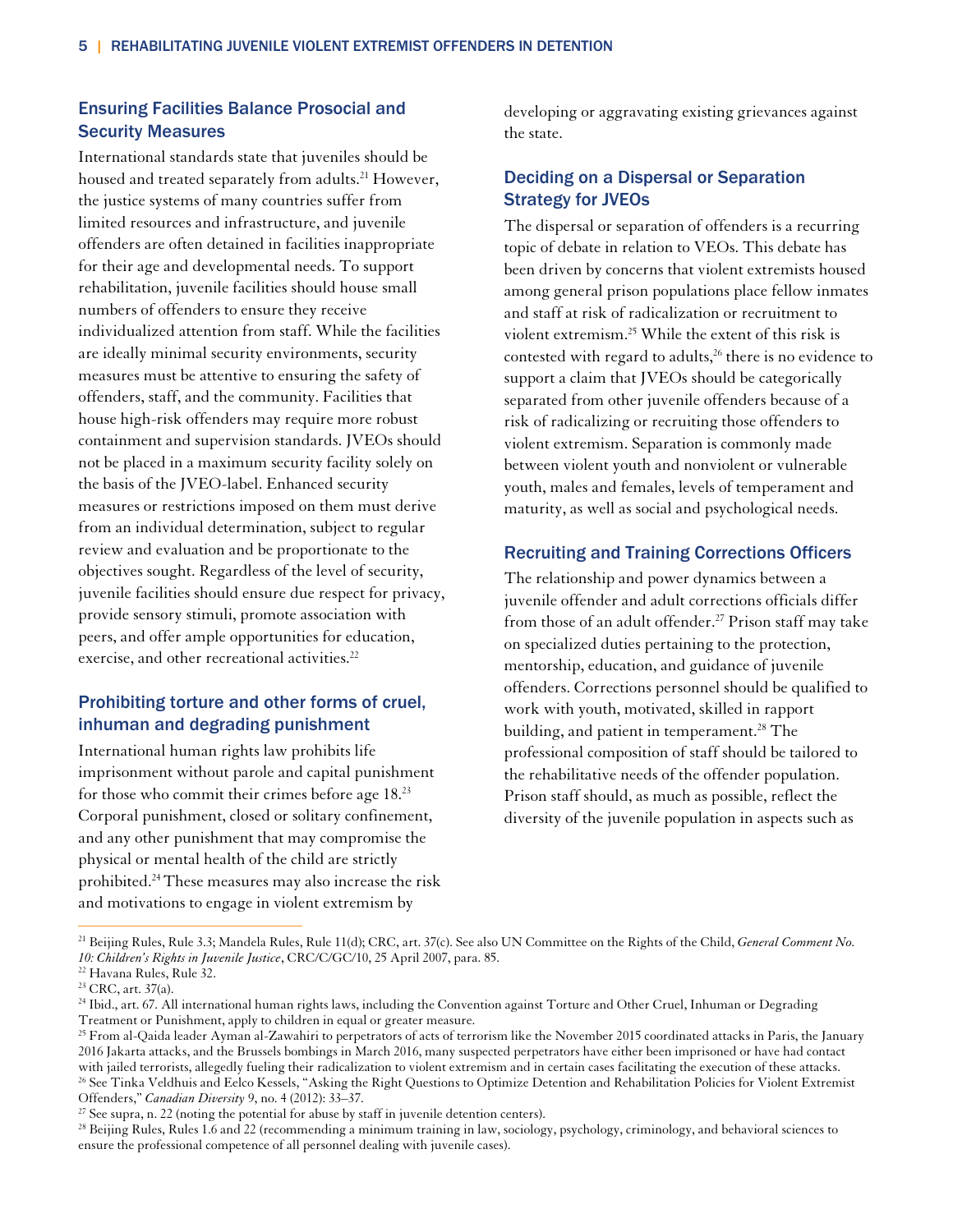race, ethnicity, gender, language, and religion, and have an understanding of cross-cultural differences.<sup>29</sup>

#### Embedding a Dynamic Security Approach

A dynamic security approach increases prison safety based on positive relationships, communication, and interaction between juveniles and prison staff. Establishing this dynamic can be challenging where juveniles have cultivated an acute distrust of authority, and where corrections officers may harbor prejudicial or even dehumanizing attitudes toward JVEOs. Dynamic security fosters an environment necessary for effective rehabilitation while ensuring that staff are positioned to anticipate and prevent incidents and identify offenders who may require additional attention or support.

## Ensuring Visitation and Communication Rights of JVEOs and Permissible Restrictions

Proximity to and positive involvement of family, friends, and community members through visitation and other permissible forms of communication are generally considered important contributing factors to the successful rehabilitation and reintegration of juvenile offenders. Parents or designated legal guardians should be contacted on every admission, transfer, or release of the juvenile in custody and notified in the event of an emergency and kept informed of the child's progress. Authorities should encourage and facilitate these relationships where they are in the best interest of the child and contribute positively to rehabilitation. This is especially important in the case of JVEOs whose families reject ideological violence.

On the other hand, a JVEO may come from a home in which family members support violent extremist activity or may have been strongly influenced to offend by certain community members. Relocation of the juvenile to a facility removed from harmful influences raises difficult questions around the best interest of the child. Such measures may prove particularly counterproductive in the context of JVEOs who will need to confront those who encourage reengagement in violence. Restrictions must be used in exceptional circumstances, clearly articulated in law rather than subject to the discretion of the corrections authorities.<sup>30</sup> Restrictive measures should adhere to the principles of proportionality and necessity and always observe the broader objectives of maintaining a healthy prison environment grounded in the principles of fairness, legitimacy, and humanity.

#### Establishing Gender-Sensitive Strategies

Female JVEOs require the same degree of individualized care, protection, assistance, treatment, and interventions as their male counterparts.<sup>31</sup> The often subordinate and oppressed status of women in society and the frequency of their abuse in corrections systems worldwide calls for gender-sensitive strategies for their care in detention. JVEOs, and girls in particular, are frequently victims of gender-based violence and require specialized support, counseling, and health care for their proper rehabilitation.<sup>32</sup> Facilities housing girls and boys that have been subjected to gender-based violence or other traumatic experiences should ensure management approaches and programming interventions that are appropriately sensitized and be staffed by professionals qualified and motivated to work with children suffering from trauma. Female staff should be recruited and trained, and their advancement facilitated, in juvenile administration.<sup>33</sup> Female JVEOs should have access to a woman physician or nurse or be able to request a female staff member be present during an examination.34 Policymakers may also consider creating

<sup>29</sup> Beijing Rules, Rule 22.2.

<sup>&</sup>lt;sup>30</sup> UN Committee on the Rights of the Child, *General Comment No. 10: Children's Rights in Juvenile Justice*, CRC/C/GC/10, 25 April 2007, para. 87. <sup>31</sup> Beijing Rules, Rule 26.4.

<sup>&</sup>lt;sup>32</sup> Boys are also victims of these crimes, which are overwhelmingly underreported. See Office of the Special Representative of the Secretary-General for Children and Armed Conflict, "Sexual Violence Against Children", November 2013, https://childrenandarmedconflict.un.org/effectsof-conflict/six-grave-violations/sexual-violence/. For more information on principles of psychosocial interventions for child survivors of sexual abuse in humanitarian settings, see International Rescue Committee, UN International Children's Emergency Fund (UNICEF), "Caring for child survivors of sexual abuse" 2012, http://gbvresponders.org/response/caring-child-survivors/.<br><sup>33</sup> The Sixth UN Congress on the Prevention of Crime and the Treatment of Offenders recommended that special measures should be t

recruit, train, and facilitate the advancement of female personnel in juvenile justice administration, as cited in the Beijing Rules, Commentary under Rule 22.

<sup>34</sup> Bangkok Rules, Rule 10.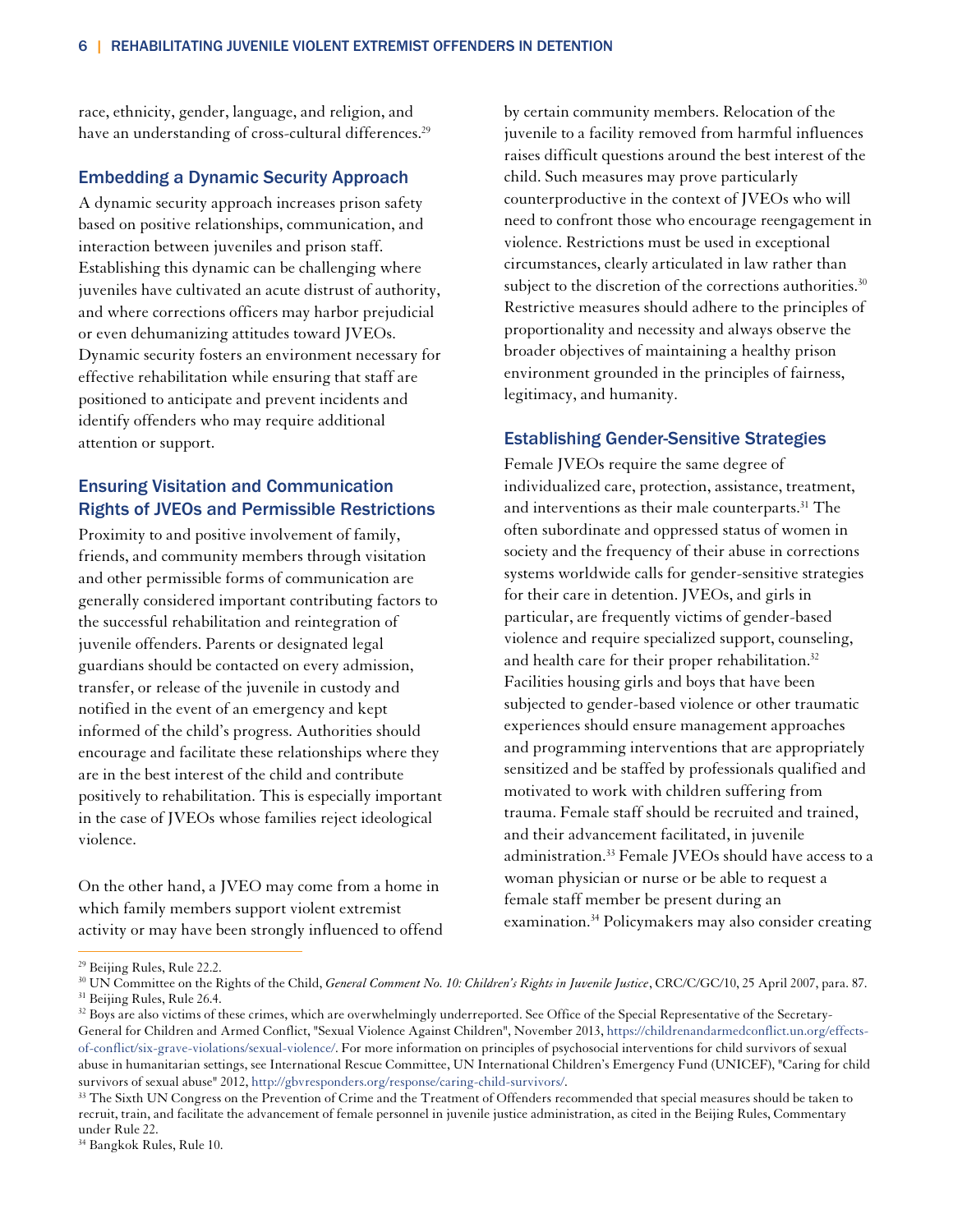systems for female juvenile offenders who are pregnant or who have young children. Here, international law has a strong preference for alternatives to institutional confinement that observe these standards.35

# DESIGNING INTERVENTIONS THAT SUPPORT REHABILITATION AND **REINTEGRATION**

Facilitated by a management approach that supports rehabilitation and informed by individual assessments, JVEOs should benefit from tailored interventions aimed at reducing risks associated with violent extremism and supporting successful rehabilitation and reintegration. These interventions include psychosocial and religious counselling, educational programs and vocational training. The overarching goals of a JVEO's rehabilitation plan and subsequent programming should be informed by the underlying drivers of the juvenile's engagement in criminality, interest, and involvement in violent extremist activities, past offending, custodial behavior, personal strengths and ambitions, and pathways to desistance.

## Advancing Evidence-Based Approaches in Rehabilitating JVEOs

Evidence-based approaches to rehabilitation, such as the dominant risk-need-responsivity (RNR) model of crime prevention and correctional rehabilitation, have been found to be effective for a broad class of offenders.36 Risk refers to the principle that treatment intensity should be adjusted according to risk of reoffending. The need principle asserts that correctional programs should address criminogenic needs, or, the characteristics, traits, and behaviors that have shown to be directly related to criminal offending. The responsivity principle suggests that interventions should match an offender's profile, be tailored to his or her abilities and strengths, as well as motivation to engage in treatment. Programs that incorporate the

RNR model have been found to have a positive impact on reducing reoffending rates among juveniles.<sup>37</sup>

Strength- and desistance-based approaches focus on protective factors over risk factors, promoting an individual's positive attributes to manage or reduce risk. Strength-based approaches focus on empowering and equipping individuals to meet their needs in more adaptive, prosocial ways that are inherently positive and engaging, and counter the stigmatization of JVEOs. Desistance-based approaches focus on factors that enable individuals to cease offending and that create an enabling environment through intervention efforts, such as group counselling to help youth divorce themselves from negative social associations. These approaches offer promising possibilities for JVEO interventions and can complement RNR-based models even though they are philosophically grounded in different perspectives.

## Setting Clear Objectives and Metrics for Interventions

The existence of complex individual factors that may have driven violent extremist offending behavior demands a holistic programmatic response. At the outset, officials involved in the design and oversight of a JVEO's treatment plan should carefully consider the programmatic logic and theory of change to set objectives and benchmarks for progress, anticipate challenges, and define success.38 A JVEO that is not ideologically radicalized to use violence may benefit less from a program focused on deradicalization as opposed to disengagement approaches. Intervention planning must also anticipate the duration of rehabilitation efforts and consider how to handle interruptions to or breaks in the interventions. Decision-makers must also consider the complementarity of interventions, how experts communicate and share insights and assessments of the

 $\overline{a}$ 

<sup>&</sup>lt;sup>35</sup> Bangkok Rules, Preamble, para. 9 and Rule 64.<br><sup>36</sup> D. A. Andrews and James Bonta, *The Psychology of Criminal Conduct* (Cincinnati: Anderson Publishing, 199, 1994), 45–77.

<sup>&</sup>lt;sup>37</sup> Gina M. Vincent et al., "Risk Assessment in Juvenile Justice: A Guidebook for Implementation", Models for Change (November 2012), http://njjn.org/uploads/digital-library/Risk\_Assessment\_in\_Juvenile\_Justice\_A\_Guidebook

<sup>&</sup>lt;sup>38</sup> See for more information Tinka Veldhuis, "Designing Rehabilitation and Reintegration Programmes for Violent Extremist Offenders: A Realist Approach," ICCT–The Hague, March 2012, p. 16, https://www.icct.nl/download/file/ICCT-Veldhuis-Designing-Rehabilitation-Reintegration-Programmes-March-2012.pdf.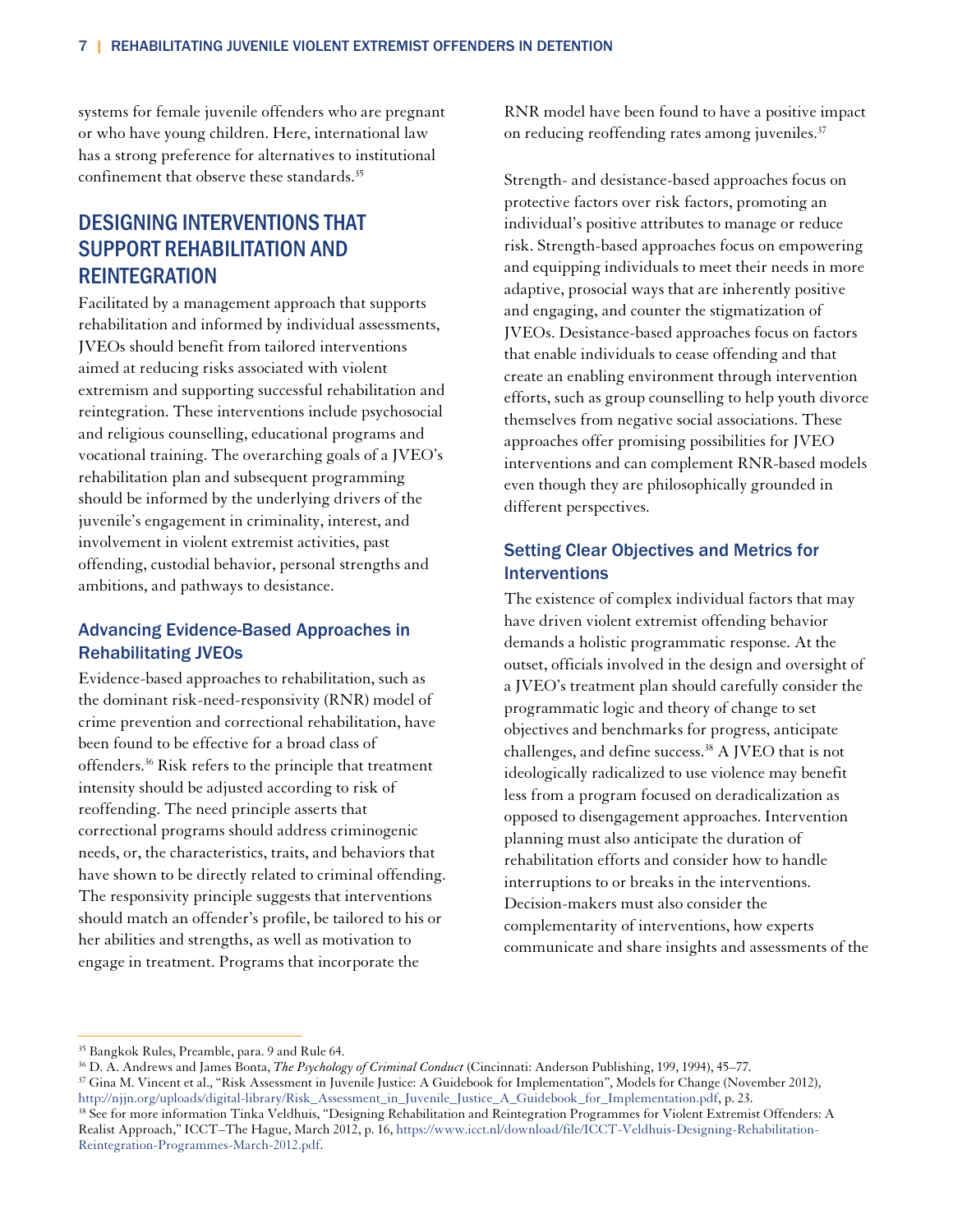juvenile, and whether sequencing would make these interventions more effective.

Where possible, prison staff should work directly with JVEOs together with their parents or legal guardians to collaboratively formulate the rehabilitative approach and ensure consistency in expectations and transparency for those being treated. The involvement of a parent or guardian may also inform post-release planning, as in the case where a parent negatively impacts rehabilitative efforts. As with other juveniles, consideration of a JVEO's potential dual status as a victim and perpetrator, and issues specific to the age, gender, and disposition of the child, should be considered.

## DELIVERING REHABILITATIVE INTERVENTIONS FOR JVEOS

Juvenile rehabilitation interventions generally include elements of psychosocial counseling and mentoring, educational and vocational programs, arts, sports and recreational activities, and community and family engagement. These interventions also form the core components of custodial and non-custodial rehabilitation programming that have been applied to child combatants and juveniles who have defected from violent extremist activity.<sup>39</sup>

## Psychosocial Knowledge, Understanding, and Applied Approaches

Psychosocial interventions provide the basis for individuals to understand their involvement and offending and to cultivate skills and techniques to facilitate personal change (including emotional management, critical thinking, and coping mechanisms). Ongoing monitoring and evaluation of the juvenile's psychosocial development and behavior are crucial for measuring progress against his or her initial intake and ongoing risk assessment findings.

Mental health issues may precede or develop as a result of a JVEO's involvement in violent extremist activities or trauma due to abuse inflicted on them prior to or during their incarceration. Qualified mental health professionals are best placed to conduct counseling sessions, which may involve strength- and desistancebased approaches to help understand and address thoughts, feelings, and actions that may have contributed to offending behavior. This includes supporting children in developing alternative, prosocial ways of thinking and behaving that will enable them to desist from criminal conduct and decrease their likelihood of recidivism. Staff should also coordinate and maintain communication with religious counselors, therapists, or mentors who may also be providing social and psychological counseling and therapies. Youth suffering from acute mental illness should not be incarcerated but treated in appropriate mental health facilities.40

## Providing Mentorship by Credible and Competent Figures

Mentors deemed to be credible, competent, and compassionate can help support JVEO desistence by cultivating a positive relationship providing youth with a sense of meaning, purpose, structure, guidance and control over their future.<sup>41</sup> External mentors, properly screened to work with juveniles, can prove especially helpful because they may be perceived as neutral interlocutors unaffiliated with the prison system or government. Mentors may be drawn from across civil society, such as in local community organizations, schools, or faith-based groups. Former VEOs have also stepped into the roles of mentors to troubled youth. Able to speak to juveniles from their own firsthand experience, such mentors can be well placed to provoke JVEOs to reflect on their worldviews. Under certain circumstances, former VEOs may act as role models, demonstrating that successful rehabilitation is possible and desirable.

<sup>&</sup>lt;sup>39</sup> For examples of programs that have been developed for adolescents, including former combatants, in conflict and post-conflict situations, see UNICEF, "Map of Programmes for Adolescent Participation During Conflict and Post-Conflict Situations", September 2003, https://www.unicef.org/emerg/files/Map\_of\_Programmes.pdf. 40 Havana Rules, art. 53.

<sup>41</sup> UN Interregional Crime and Justice Research Institute, *Building on the GCTF's Rome Memorandum: Additional Guidance on the Role of Religious Scholars and Other Ideological Experts in Rehabilitation and Reintegration Programmes,* n.d.

http://www.unicri.it/topics/counter\_terrorism/UNICRI\_SPAIN\_Religious\_Scholars\_in\_Rehab.pdf.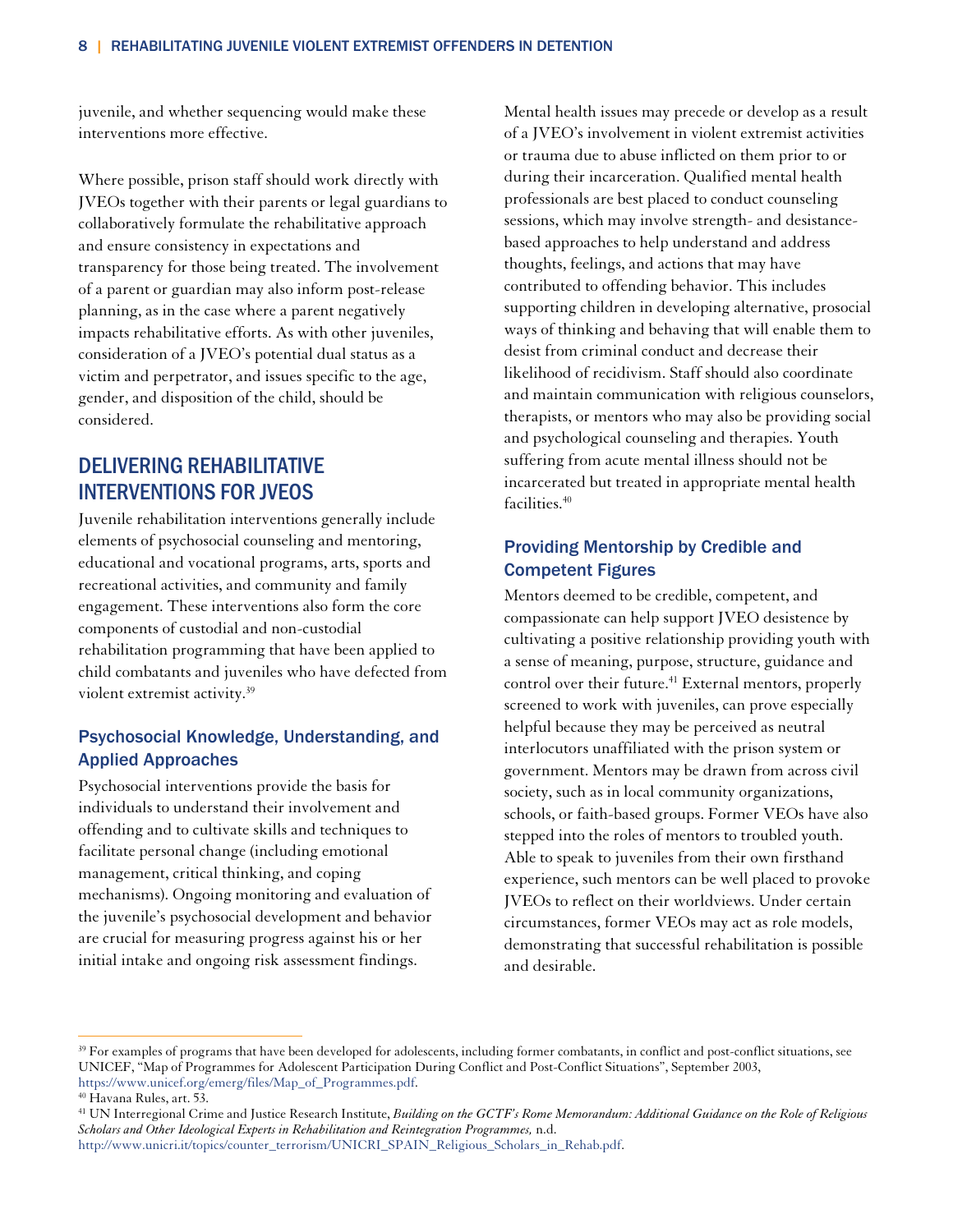## Conducting Effective and Rights-Compliant Deradicalization Programs

Some countries provide counseling to VEOs and JVEOs through deradicalization programs that specifically target the content of violent extremist ideologies. While not necessarily applicable to all VEOs and JVEOs, such counseling may provide poignant counternarratives to challenge violent extremist perspectives among those whose indoctrination encouraged offending behavior. Care should be taken to ensure that these efforts are not just a means to replace one form of indoctrination with another, however, and should be combined with other forms of education to strengthen a juvenile's decision-making and critical thinking skills. Deradicalization programs, particularly when pertaining to religious doctrines, should also avoid infringing on the child's right to practice his or her religion and customs. Mentors and counselors should be trained in strength- and desistance-based approaches to protect mentees from negative influences and guide them through constructive changes, rather than having a single focus on correcting beliefs viewed as wrong. There are potential advantages and disadvantages to counseling being delivered in groups or in one-to-one settings. Careful consideration should be given to these depending on the purpose and intended outcomes of the counseling.

## Ensuring Regular Access to Educational Programs and Vocational Training

Educational programs and vocational training are common interventions offered to juveniles as part of rehabilitation programs in both open and closed custodial settings. Juvenile offenders have the right to an education and opportunities for personal development under international law. For juvenile offenders, educational programs improve prospects of employment, can promote community engagement, and foster a sense of personal empowerment.<sup>42</sup>

Although certain restrictions may be placed on JVEOs due to their risk classification, access to these programs should be maintained where possible. Comprehensive programs that provide vocational training and subsequent job search and placement support, as well as continuing education programs, are important for fostering inclusion, providing a stable basis for reentry into society, and reducing the risk of recidivism.<sup>43</sup>

## Stimulating JVEOs through Arts and Recreational Activities

The arts, such as writing, the humanities, theater, or music, can provide a useful medium for JVEOs to explore inner conceptions of self and to develop a greater conscientiousness of the world they live in.<sup>44</sup> Creative therapies can support a stronger sense of social responsibility, foster comradeship among participating peers, and provide an effective means for young people to more meaningfully express their thoughts and feelings. Exercise is also an essential component for the mental and physical development of children. Sports and recreational activities offer more than an outlet for energy or aggression: they can also help build selfesteem and engender discipline and teamwork.<sup>45</sup>

# TRANSITIONING JVEOS OUT OF A JUVENILE **FACILITY**

The systematic continuity of care for juveniles should be ensured throughout the phases of custody and reentry or transfer to adult facilities. Some countries integrate prison and probation services under the same ministry or as part of the same unified agency. In other countries, these responsibilities are under separate ministries or outsourced to nongovernmental organizations or local authorities. A comprehensive and unified approach that leverages the support of local actors, external probationary authorities, and prison staff is ideal to maintain consistency in the case

 $42$  See Havana Rules, art. 45; GCTF, "The Rome Memorandum on Good Practices for Rehabilitation and Reintegration of Violent Extremist Offenders," n.d, https://www.thegctf.org/Portals/1/Documents/Framework%20Documents/A/GCTF-Rome-Memorandum-ENG.pdf (hereinafter Rome Memorandum); good practice 16. *See also* UN Committee on the Rights of the Child, *General Comment No. 1: The Aims of* 

<sup>&</sup>lt;sup>43</sup> See Havana Rules, art. 39, Beijing Rules, arts. 1.2 and 26.1; Council of Europe, "Guidelines for Prison and Probation Services Regarding Radicalisation and Violent Extremism," 2 March 2016,

http://www.coe.int/t/DGHL/STANDARDSETTING/PRISONS/PCCP%20documents%202016/Guidelines%20for%20prison%20and%20probat ion%20services%20regarding%20radicalisation%20and%20violent%20extremism.pdf, art. III (d)(15) (hereinafter Council of Europe Guidelines). 44 See CRC, art. 31(2).

<sup>45</sup> See CRC, art. 47, Havana Rules, art. 32.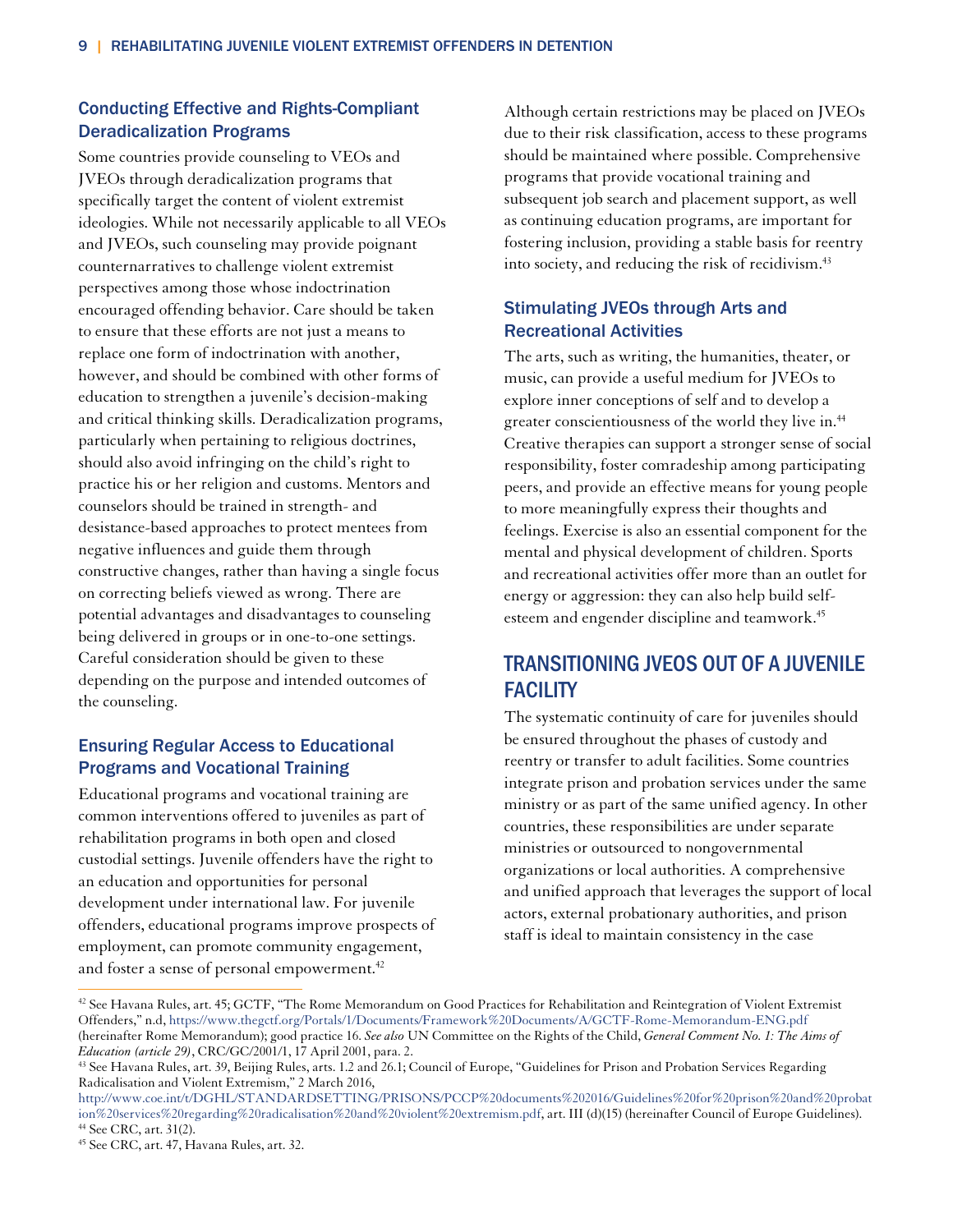management, particularly where trust has been developed with the corrections staff.

#### Postrelease Support

A successful transition from detention to the community requires planning prior to the juvenile's timely release. Postplacement support in accordance with the young person's needs such as housing, financial assistance, health care, education, and employment are critical for a successful reintegration process. JVEOs can face social integration issues upon their release, including ostracism and stigmatization, which can increase the risk of recidivism. Postrelease planning for JVEOs should seek to leverage positive ties with community resources and strengthen prosocial bonds around the individual's family and peers; social, cultural, and religious institutions; and other relevant community networks.

On the other hand, a JVEO may come from a family that is involved in violent extremist activity or have been strongly influenced to offend by certain family or community members. In these circumstances, difficult questions arise as to the best interest of the child: approaches include the placement of the juvenile in the care of a foster family, another family member or guardian, or a relocation to a group home removed from harmful influences. Such a measure may prove counterproductive in the context of JVEOs who will need the capacity to confront those that encourage reengagement in violence.

Juveniles, together with parents and community members, must learn to navigate and manage relationships in a healthy and constructive manner throughout the reentry process. Where possible, support and training should be provided to members of the juvenile's positive social network to prepare them to assist their loved one when his or her custody formally ends. For JVEOs in particular, overly restrictive or punitive restrictions on their liberty upon release may provoke noncompliance, and potentially

 $\overline{a}$ 

push them to reoffend. Probationary periods, monitoring and/or informal check-ins should be undertaken where possible, and progress should be recorded in the juvenile's postrelease records.

#### Transition to Adult Facilities

JVEOs who "age out" of juvenile facilities may be diverted to the home or to care providers in the community, or they may serve the remainder of their sentences at adult facilities. A juvenile who turns 18 does not need to be moved to an adult facility in the scenario where continuing in the juvenile facility is in his or her best interest and not contrary to the best interests of the younger children in the facility.<sup>46</sup> For those individuals transferred to adult facilities, their reclassification as adult offenders should not mark an automatic shift toward guidelines pertaining to adult offenders or VEOs<sup>47</sup>. Rather, careful planning is required to ensure continuity of care following transition to an adult facility and is consistent with the best practice in case management.

The transition from a juvenile system to an adult prison can have far-reaching implications for the transferred youth. The transition can mark a disruption in the personal development of young offenders with potential negative implications for their identity formation, relationships, and progress made in their rehabilitation plan. Institutionally, transfers may present a shift from the more rehabilitative and individualized principles of juvenile justice to a corrections environment that is all too often premised on retribution and confinement.

## **CONCLUSIONS**

The juvenile justice system's treatment of children in conflict with the law is anchored on their reformative potential. Authorities entrusted with the management and rehabilitation of JVEOs in detention may at times lose sight of this potential, attributable in part to the assumptions attached to the "VEO" label and where the exigencies of national security may place strains on

<sup>46</sup> UN Committee on the Rights of the Child, *General Comment No. 10: Children's Rights in Juvenile Justice*, CRC/C/GC/10, 25 April 2007, para. 86. Whereas national law may dictate the age of legal adulthood, such demarcations are unsupported by neurological evidence of maturity or do not constitute a naturally occurring break in offending behavior. Offenders 18 to 24 years old may be more similar to juveniles than to adults in their offending, maturation, and life circumstances. National Institute of Justice, "From Juvenile Delinquency to Young Adult Offending," modified

<sup>&</sup>lt;sup>47</sup> For examples of guidelines developed specifically for VEOs, see Rome Memorandum and Council of Europe Guidelines.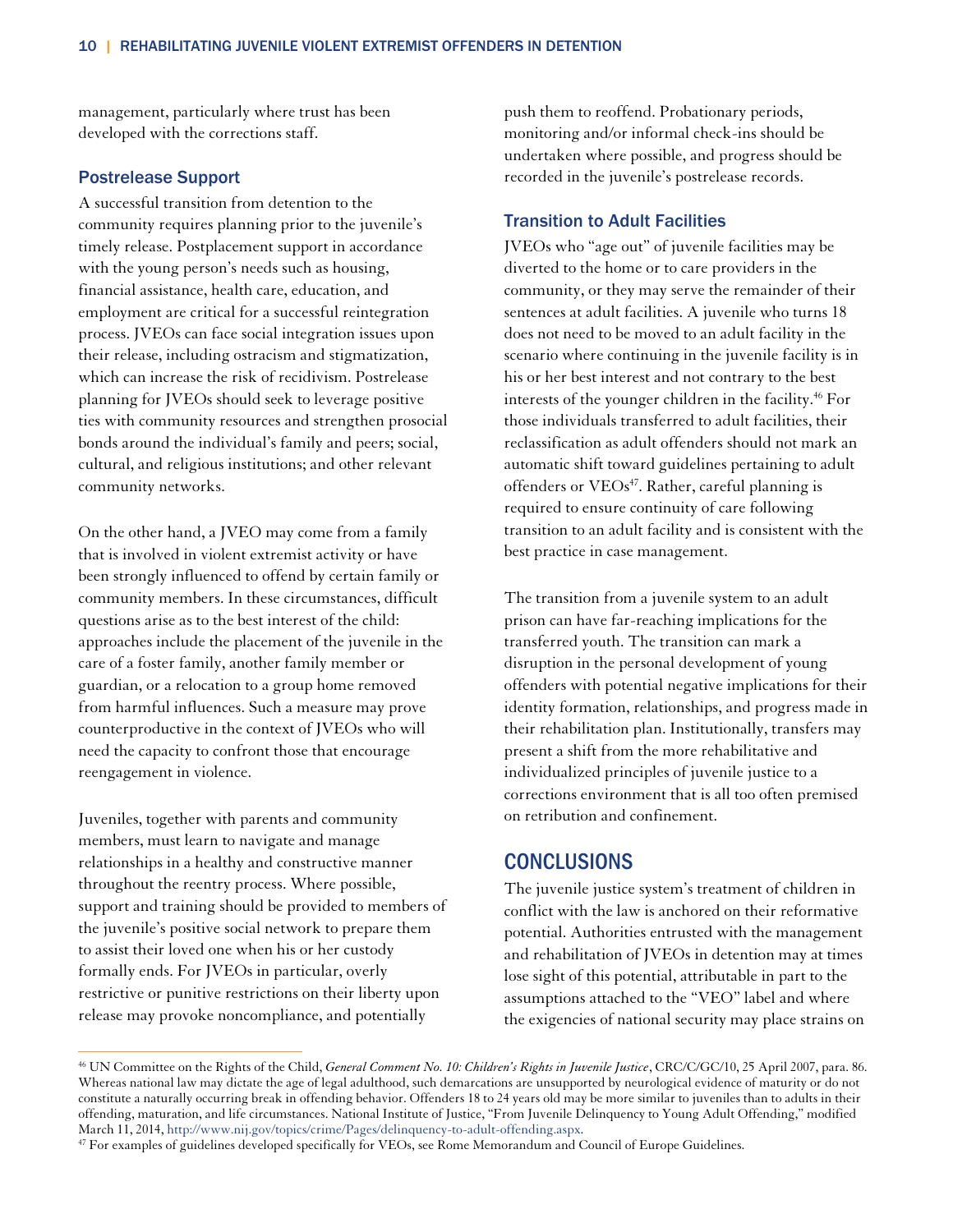#### 11 | REHABILITATING JUVENILE VIOLENT EXTREMIST OFFENDERS IN DETENTION

the justice system. Rather than exceptionalizing JVEOs, this brief presents management approaches and interventions tailored to this group that must be viewed primarily through the prism of juvenile justice.

The judicial system, together with the correctional and probations services and the community at large, play a critical role in the rehabilitation and eventual reintegration of a child in conflict with the law. The

realization of the objectives of juvenile justice depends upon their collaborative and coordinated efforts. When policymakers and corrections authorities align policies affecting JVEOs to the principles of juvenile justice, they contribute positively towards national counterterrorism and countering violent extremism strategies. The imperatives of reform and security are compatible and mutually reinforcing when the principles of juvenile justice are upheld.